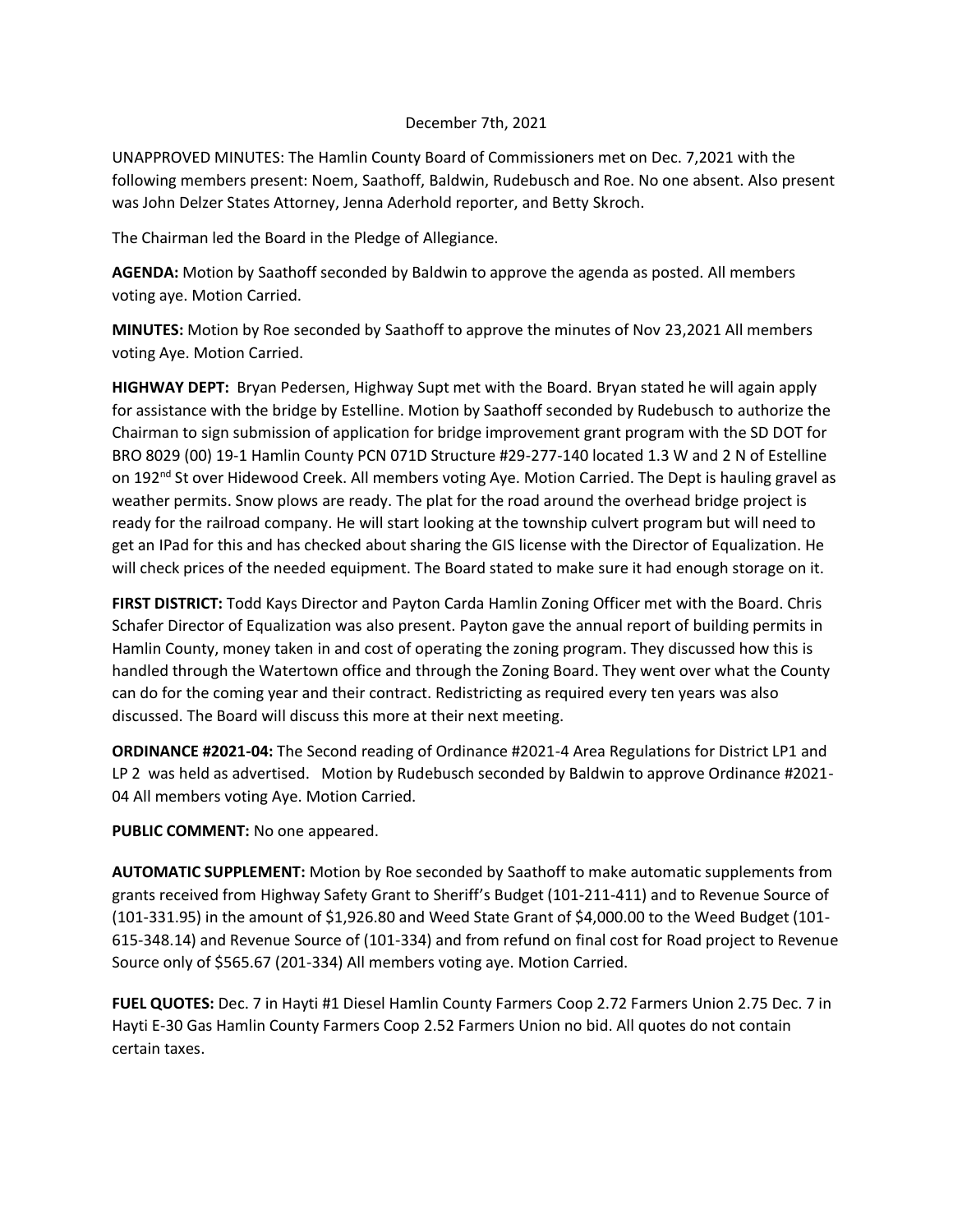**MEMORANDUM OF UNDERSTANDING:** Motion by Saathoff seconded by Baldwin to authorize the Chairman to sign the Memorandum of Understanding between SDSU Extension and Hamlin County for the year 2022. All members voting Aye. Motion Carried. This provides a 4-H Youth Program Advisor for a one half time position for the cost of 10,567.75

**PLATS:** Motion by Rudebusch seconded by Roe to approve the following plats: Andrews Addition Located in the Southwest Quarter of Section 26, Township 113 North, Range 54 West of the 5<sup>th</sup> PM Hamlin County, Plat of Gettler Addition located in the North Half of the Northwest Quarter of Section 19 Township 114 North, Range 53 West of the 5<sup>th</sup> PM Hamlin County and Plat of Lot H-3 Showing A Tract of Land to be acquired for Roadway Purposes in the NW Quarter of Section 33,Township 115,North,Range 55 West of the 5<sup>th</sup> PM Hamlin County All members voting Aye. Motion Carried.

The Board reviewed the e-mails from Ray Smith concerning propane tanks at Lake Poinsett.

**NURSES CONTRACT:** Motion by Saathoff seconded by Baldwin to authorize the Chairman to sign the State of South Dakota Consultant Contract for Provision of Community Health Services for the State to provide a public health nurse for Hamlin County at the cost of 6696.00 from Jan. 1,2022 -Dec. 31,2022 All members voting Aye. Motion carried.

Erik Schafer met with the Board. Also present was Todd Kays First District Director, Payton Carda Hamlin County Zoning Officer, Chris Schafer Director of Equalization and John Delzer States Attorney. Erik expressed his concerns with zoning and First District's regulation of such. Discussion was held on this.

## **CLAIMS PAID:**

COMMISSIONERS: Jay Baldwin mileage 10.92 Dakotan Publishing 266.54 Hamlin County Publishing 237.82 Hamlin County Register of Deeds file plat 60.00 Leland Roe mileage 16.80 Douglas Noem mileage 25.20 Randall Rudebusch mileage 28.56 Larry Saathoff mileage 25.20 total gross salaries for complete dept 5100.00 benefits 1245.68 Total Commissioners expense 7016.72

ELECTIONS: Election Systems program licenses 4770.00 Hamlin County Publishing 50.98

COURT: Kelli Lardy court transcript 20.40

AUDITOR: ITC phone 51.25 PMB state access 20.75 Total gross salaries for complete dept 4704.15 benefits 359.86 Total Auditors expense 5136.01

TREASURER: ITC phone 98.65 PMB state access 20.75 Total gross salaries for complete dept 9387.68 benefits 2542.84 Total Treasurers expense 12,049.92

POSTAGE COPIES; Office Peeps copy machine maint 47.10

STATES ATTORNEY: Delzer Law secretary 750.00 ITC phone 86.26 Total gross salaries for complete dept 5255.00 benefits 1555.06 Total States Attorney expense 7646.32

COURT APPOINTED ATTORNEY: Carrico Law 1425.70 Austin, Strait, Benson 1000.00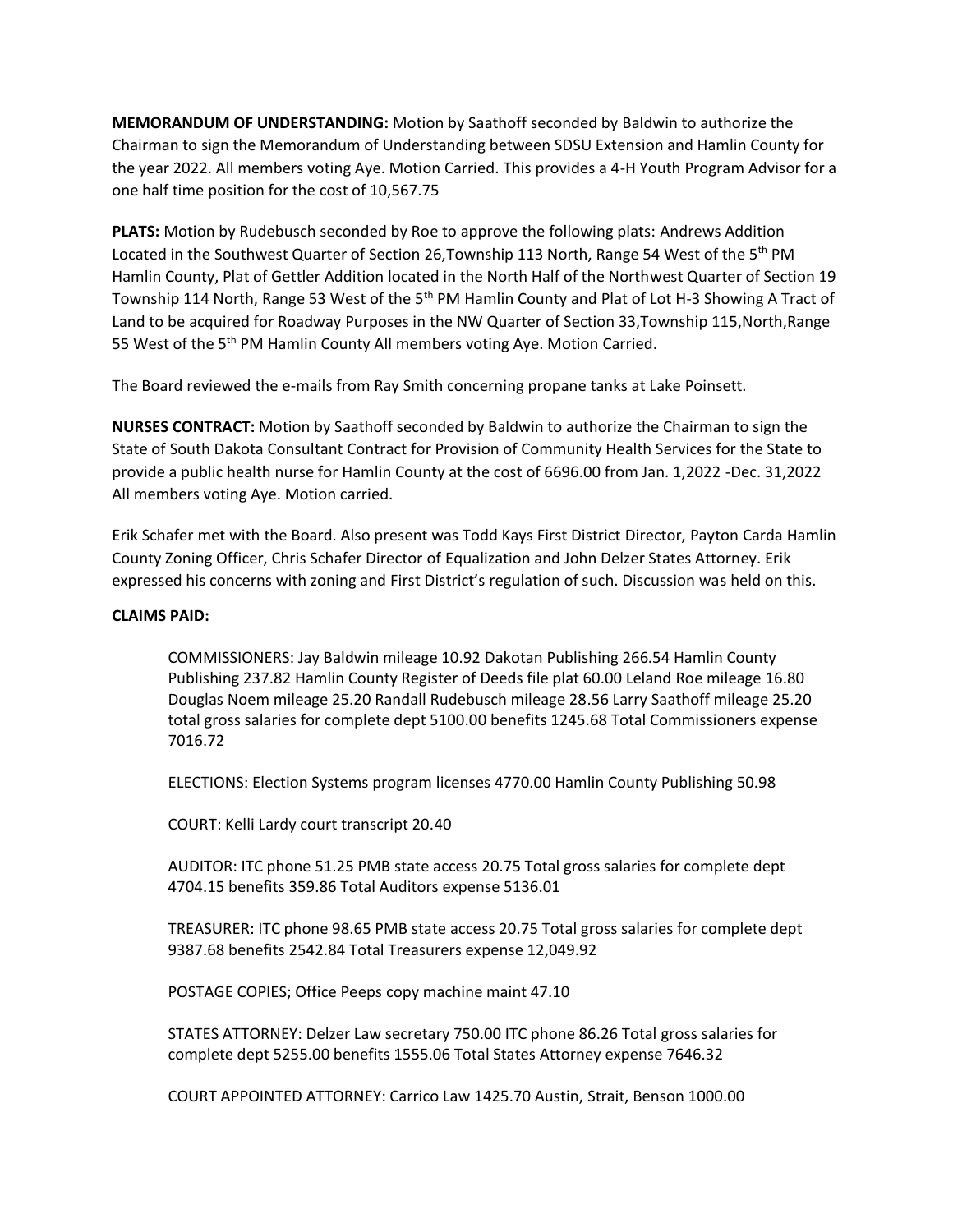COURTHOUSE MAINT: Culligan water 143.00 Dust Tex floor mats 87.69 Hayti Town water & sewer 47.50 ITC internet 43.09 Wal Mart supp 139.37 Northwestern Energy heat 668.49 Total gross salaries for complete dept 3142.00 benefits 1388.36 Total Courthouse Maint expense 5659.50

DIRECTOR OF EQUALIZATION : Apex Software program 645.00 ITC phone 98.65 Office Peeps Supp 460.84 Equipment 535.00 SDAAO Registration 700.00 Total gross salaries for complete dept 9753.65 benefits 3117.03 Total Director of Equalization expense 15,310.17

REGISTER OF DEEDS: ITC phone 56.50 Jurgens Printing supp 75.00 PMB state access 10.75 Total gross salaries for complete dept 5543.04 benefits 756.63 Total Register of Deeds expense 6451.92

ANIMAL BOUNTY: Gopher bounty Estelline Township 122.00 Norden Township 44.00 Opdahl Township 424.00

VETERANS SERVICE: Total gross salaries for complete dept 950.00 benefits 129.70

SHERIFF: Tayt Alexander reimbursement insurance 1000.00 Estelline Community Oil gas 1272.63 Farmers Union Gas 260.50 Hamlin County Farmers Coop repairs 122.50 gas 771.11 ITC phone 261.72 Northern Safety Equipment 1220.32 SD DOT gas 282.30 W.W. Tire repairs 19.72 Total gross salaries for complete dept 28,269.03 benefits 7984.23 Total Sheriffs expense 41,464.06

NURSE: Total gross salaries for complete dept 1218.00 benefits 812.72

JAIL: Codington County Jail 3825.00 Prairie Lakes blood tests 170.00

POOR: Codington County prisoners medicine 3.30

LIEAP: Interlakes Community Action worker 336.33 ITC phone 53.70

MENTALLY ILL: Lincoln County care 293.15

EXTENSION: ITC phone 101.24 Office Peeps supp 133.85 SDSU supp 411.45 Capital One-Wal Mart Supp 17.61 Total gross salaries for complete dept 3053.00 benefits 1052.94 Total Extension expense 4770.09

WEED: H-D Electric bldg. elec 105.44 Hamlin Building Center supp 15.97 Hayti Town water 375.00 ITC phone 96.24 Office Peeps supp 18.82 Total gross salaries for complete dept 3604.00 Benefits 1115.79 Total Weed expense 5331.26

ZONING: Dakotan publishing 74.24 Robbie Fedt mileage 10.92 Hamlin County Publishing 208.96 ITC phone 53.25 John Pantzke mileage 8.40 Martin Prouty mileage 9.24 Richard Wiarda mileage 7.56 Stuart Schubloom mileage Scott Popham mileage Total zoning expense 388.53